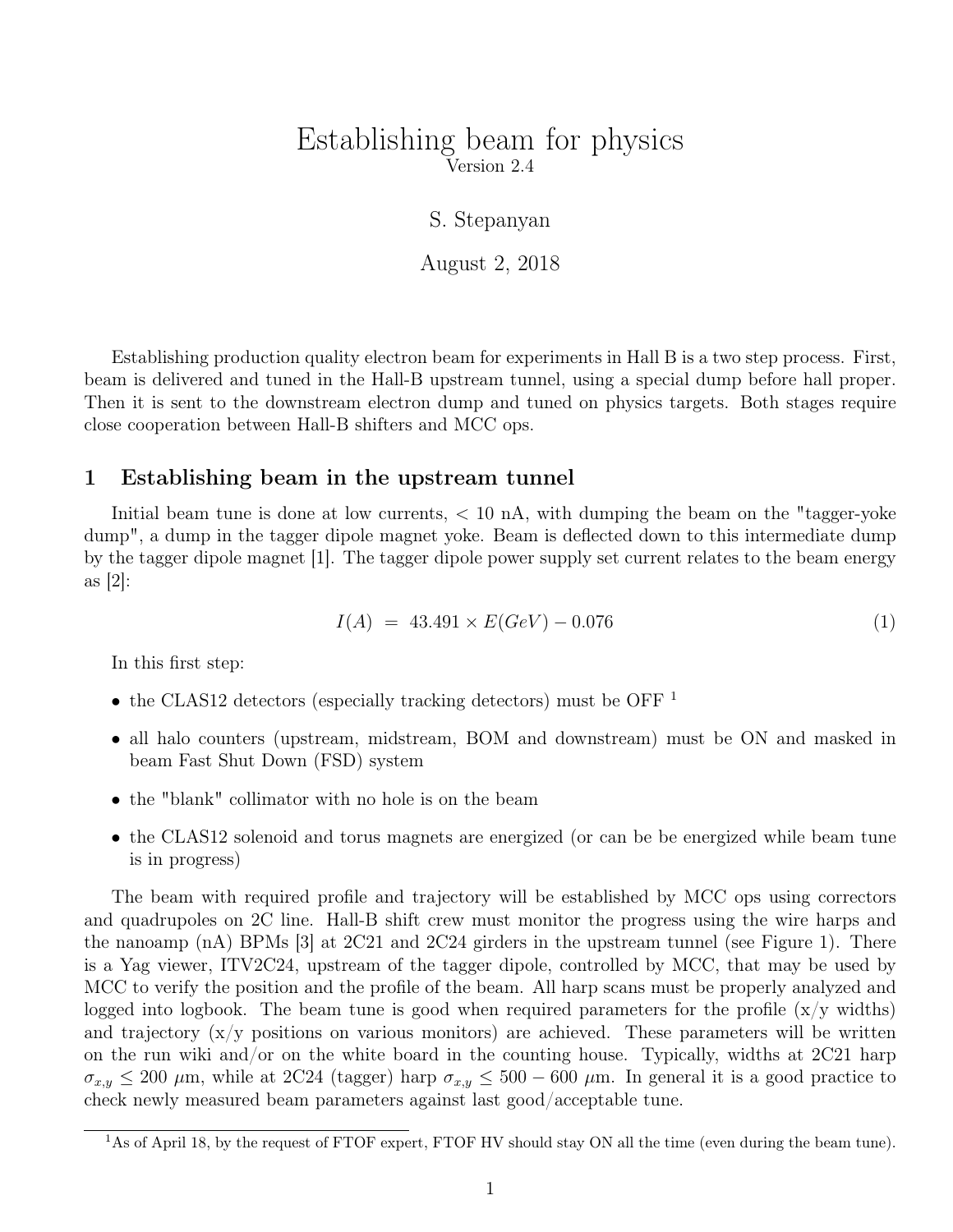|                 |             |                    | Description          | Name      | L (neters)       |
|-----------------|-------------|--------------------|----------------------|-----------|------------------|
|                 |             |                    | SLM                  | ISR2C20   | $-44.3$          |
|                 |             |                    | Green shield walll   |           |                  |
|                 |             | Stripline BPM      | IPM2C21              | $-41.4$   |                  |
|                 |             |                    | Quadruple            | MQR2C21   | $-41.1$          |
|                 |             |                    | Horizontal corrector | MBC2C21H  | $-40.6$          |
|                 |             |                    | Vertical corrector   | MBC2C21V  | $-40.1$          |
|                 |             |                    | Quadruple            | MQA2C21A  | $-39.6$          |
|                 |             |                    | Horizontal corrector | MBC2C21AH | $-39.1$          |
|                 |             |                    | Beam viewer          | ITV2C21   | $-38.9$          |
|                 |             |                    | Wire Harp            | IHA2C21   | $-38.8$          |
|                 | Moller Pol. |                    | $nA-BPM$             | IPM2C21A  | $-37.6$          |
|                 |             |                    | Stripline BPM        | IPM2C22   | $-26.9$          |
|                 |             |                    | Quadruple            | MQK2C22   | $-26.5$          |
|                 |             |                    | Horizontal corrector | MBC2C22H  | $-26.2$          |
|                 |             | Quadruple          | MQK2C23              | $-25.8$   |                  |
|                 |             | Vertical corrector | MBC2C23V             | $-25.5$   |                  |
|                 |             |                    | Quadruple            | MQK2C24   | $-24.9$          |
| 1st Raster Pair |             |                    | $nA-BPM$             | IPM2C24A  | $-24.5$          |
|                 |             | Wire Harp          | IHA2C24              | $-22.0$   |                  |
|                 |             |                    | Beam viewer          | ITV2C24   | $-21.8$          |
|                 |             |                    | Hall-B tagger dipole | TAGGERB   | $-17.6$          |
|                 |             |                    | Hall-B collimator    | ETA2H00   | $-17.0$          |
|                 |             |                    | Stripline BPM        | IPM2H00   | $-12.3$          |
|                 |             | Quadruple          | MQA2H00              | $-11.9$   |                  |
|                 | Halo Coun.  |                    | Quadruple            | MQA2H00A  | $-11.6$          |
|                 |             |                    | Horizontal corrector | MBD2H00H  | $-11.3$          |
|                 |             |                    | Vertical corrector   | MBD2H00V  | $-11.1$          |
|                 |             |                    | Quadruple            | MQB2H01   | $-8.6$           |
|                 |             |                    | $nA-BPM$             | IPM2H01   | $-8.0$           |
|                 | Target      |                    | Wire harp            | IHA2H01A  | $-7.5$           |
|                 | <b>BOM</b>  |                    | Center of the hall   |           | $\boldsymbol{0}$ |
|                 |             |                    | Stripline BPM        | IPM2H02   | 13.5             |
|                 |             |                    | SVT collimator       | ETA2H02   | 14.1             |
|                 |             |                    | Wire harp            | IHA2H02A  | 14.8             |
|                 |             |                    | Dipole 1             | MFC2H02A  | 15.3             |
|                 |             | SdH                | HPS target           | ETA2HHPS  | 17.0             |
|                 |             |                    | Spectrometer Dipole  | MFC2H02B  | 17.5             |
|                 |             |                    | Dipole 2             | MFC2H02C  | 19.7             |
|                 |             |                    | Beam viewer          | ITV2H04   | 24.0             |
|                 |             |                    | Dump, Faraday cup    | IFY2H04   | 27.0             |

Figure 1: Bemaline elements from the green shield wall to Faraday cup dump.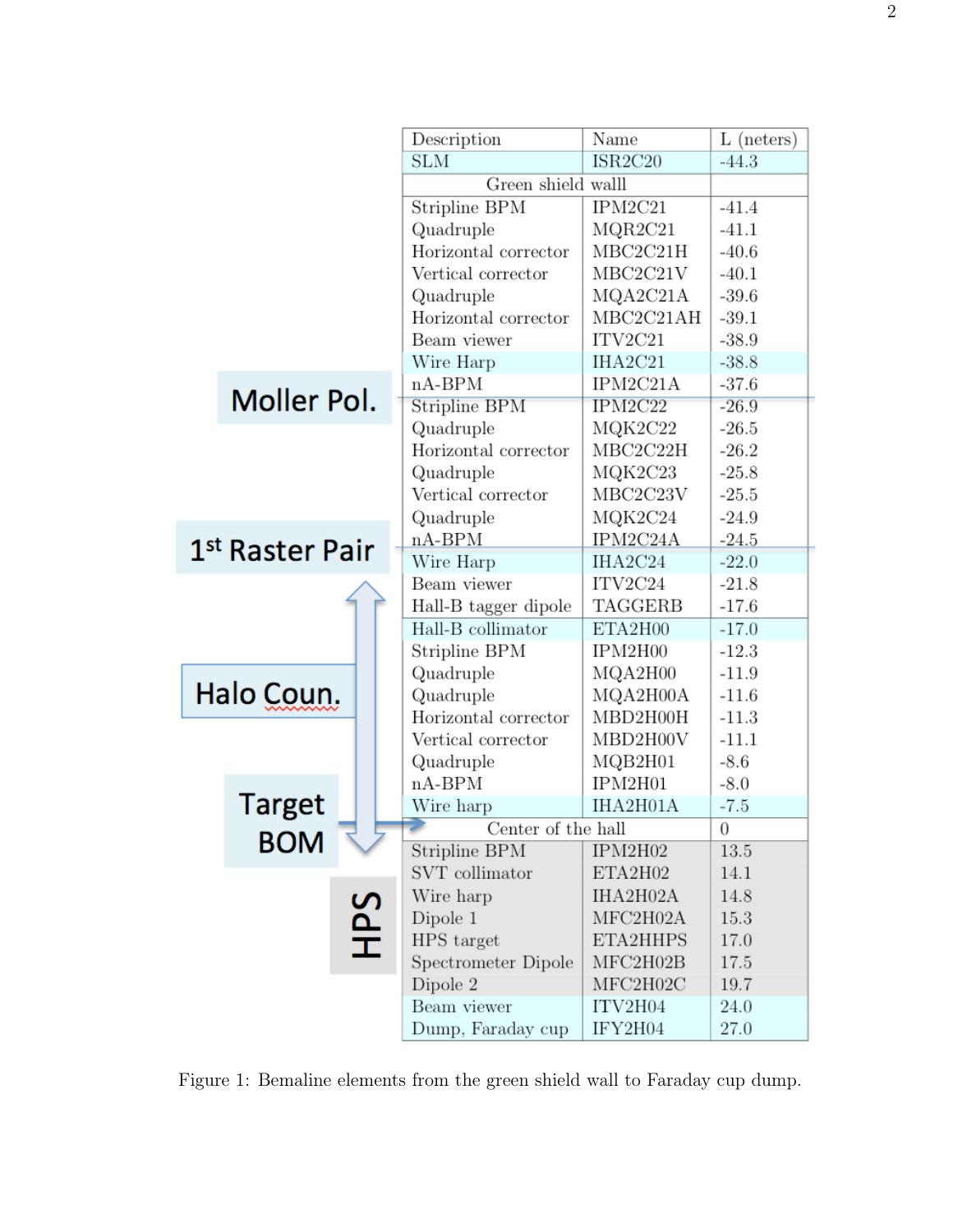### 2 Beam to Faraday cup

The second step of establishing a physics quality beam for the experiment starts after acceptable beam parameters have been achieved on the tagger-yoke dump. The following are steps for sending the beam to CLAS12:

- tell MCC that beam is acceptable at the tagger
- ask to take the beam away, degauss and turn OFF the tagger magnet
- position 20 mm diameter collimator on the beam
- ask ops to unmask halo counter FSDs and set the halo counter FSD thresholds to 1 MHz and the integration time interval to 50 milliseconds
- when ready ask MCC to send ∼ 5 nA beam straight to the electron dump (downstream the end of the Hall B beamline where Faraday cup is located). Note: upstream and midstream halo counter rates should not exceed few 100 Hz.
- verify that beam goes to the dump cleanly:
	- a. make sure beam is clearly visible on the downstream viewer, use Chromox screen<sup>2</sup>. Beam should be within 10 mm (2-tick marks) around the center
	- b. make sure that beam current reading on the Faraday cup and the currents on 2C21 and 2C24 BPMs are consistent (difference should not be more then few %)

The beam profile and position adjustments on the target will be done using correctors and quadrupoles on 2C22/2C23/2C24 girders in the upstream tunnel and on the 2H00 girder in the hall (if needed). The last one is the closest to the target ( $\sim 12$ m upstream) and will be used to focus beam at the target location to achieve required size (preferably  $< 300 \mu m$  in both x and y directions). The profile and the position of the beam on CLAS12 target will be checked using a 3-wire harp 2H01A, mounted about  $\sim$  5 meters upstream of the target, and the 2H01 nA BPM (stripline BPM on 2H00 will not work at low currents). The 2H01A harp measures the beam profile and its projected positions along x-, y-, and 45◦ axes. After physics quality beam is established based on the profile, beam position either on the cryo target cell or on any of the CLAS12 detector component (e.g. FTcal) must be adjusted based on the lowest rates on the downstream halo counters and on BOM, or symmetry of rates in the detector. Procedure for adjusting the beam on the target is the following:

- ask MCC operator to move the beam vertically on 2H01 nA BPM in 0.1 mm steps up then down
- record rates on halo counters and on BOM for each step. Stop moving in the given direction when rates go more more than  $\times 10$  from the previous position
- analyze rates as a function of position, find a position on 2H01 corresponding to about the mid point of the two extreme highest rate ends. Ask MCC operator to position the beam on that position on 2H01 nA BPM
- repeat everything for the horizontal alignment, moving the beam to left and right
- find the best horizontal position
- set orbit locks using the found vertical and horizontal positions on 2H01 nA BPM

<sup>&</sup>lt;sup>2</sup>At low energies beam spot may not be clearly visible at 5 nA